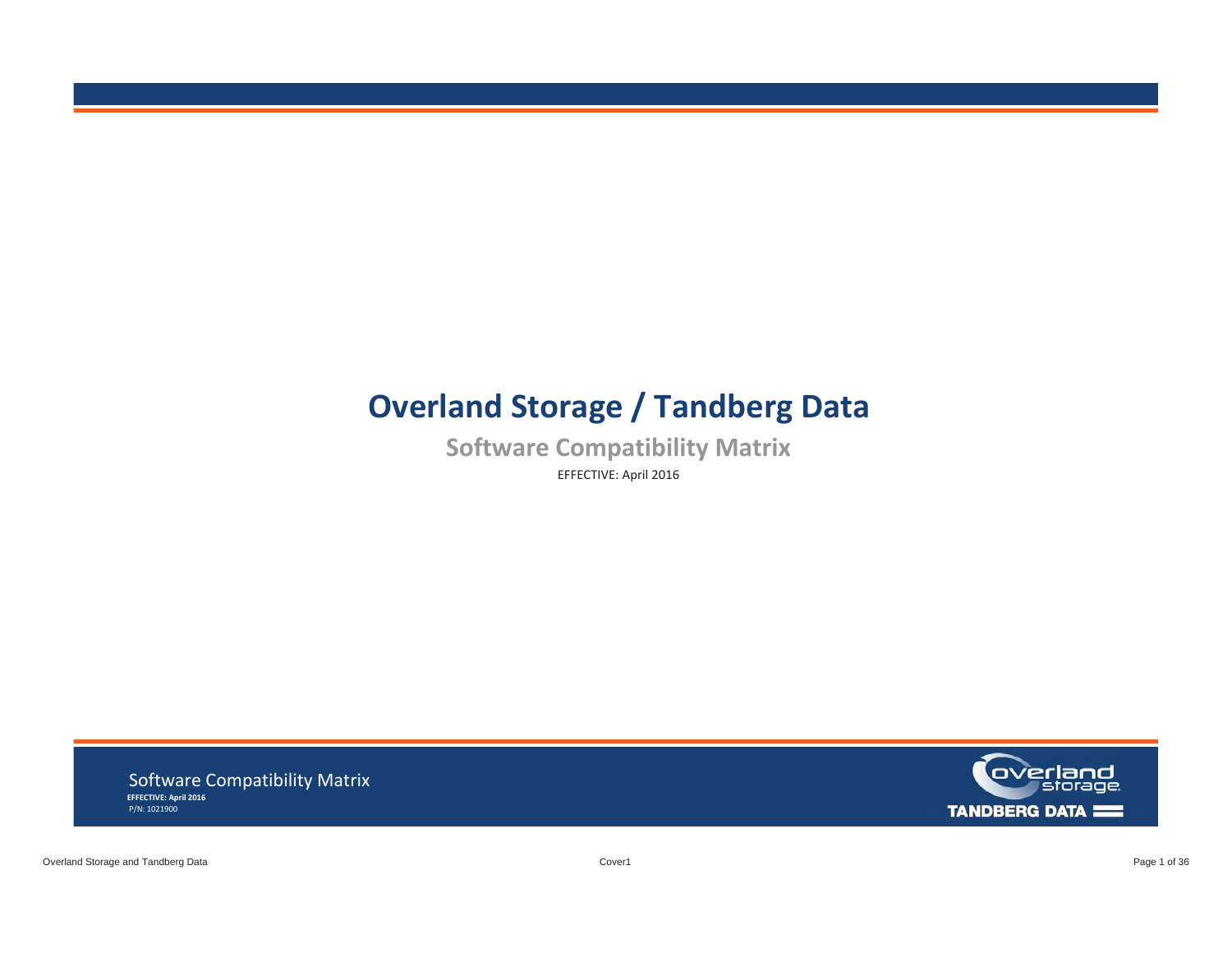### **Software Compatibility Matrix - RDX EFFECTIVE: April 2016**

|                     |                        |                                |                |              |           |                  |                             |              |              |                |                |                |                |                |                |                |               |              | IANVBEKG VAIA — |                |                |            |       |                      |
|---------------------|------------------------|--------------------------------|----------------|--------------|-----------|------------------|-----------------------------|--------------|--------------|----------------|----------------|----------------|----------------|----------------|----------------|----------------|---------------|--------------|-----------------|----------------|----------------|------------|-------|----------------------|
| Product             | <b>Software Vendor</b> | Software                       | <b>Version</b> | <b>Drive</b> | HH/FH     | <b>Interface</b> | <b>Drive Inquiry String</b> | Windows      | Windows      | <b>Windows</b> | <b>Windows</b> | <b>Windows</b> | <b>Windows</b> | <b>Windows</b> | <b>Windows</b> | <b>Windows</b> | <b>MacOSX</b> | Linux -      | Linux -         | <b>NetWare</b> | <b>Solaris</b> | <b>AIX</b> | HP-UX | <b>Vendor</b>        |
| <b>RDX QuikStor</b> | Acronis                | Backup & Recovery              | 11,5           | <b>RDX</b>   | HH        |                  | SATA TANDBERGRDX            |              |              |                |                |                |                |                |                |                |               |              | $\sqrt{3}$      |                |                |            |       | <b>Tandberg Data</b> |
| <b>RDX QuikStor</b> | Acronis                | Backup & Recovery              | 11,5           | <b>RDX</b>   | HH        | USB <sub>3</sub> | <b>TANDBERGRDX</b>          | $\checkmark$ |              |                |                |                |                |                | ✓              |                |               | $\checkmark$ | $\sqrt{4}$      |                |                |            |       | <b>Tandberg Data</b> |
| <b>RDX QuikStor</b> | Archiware              | <b>P5</b>                      | 5.1            | <b>RDX</b>   | HH        | <b>SATA</b>      | <b>TANDBERGRDX</b>          |              |              |                |                |                |                |                |                |                |               |              | $\sqrt{3}$      |                |                |            |       | <b>Tandberg Data</b> |
| <b>RDX QuikStor</b> | Archiware              | <b>P5</b>                      | 5.1            | <b>RDX</b>   | HH        | USB <sub>3</sub> | TANDBERGRDX                 |              |              |                |                |                |                |                |                |                |               |              |                 |                |                |            |       | <b>Tandberg Data</b> |
| <b>RDX QuikSto</b>  | <b>ASG</b>             | <b>Time Navigator</b>          | 4,3            | <b>RDX</b>   | HH        | <b>SATA</b>      | TANDBERGRDX                 |              |              |                |                |                |                |                |                |                |               |              |                 |                |                |            |       | <b>Tandberg Data</b> |
| <b>RDX QuikStor</b> | ASG                    | <b>Time Navigator</b>          | 4.3            | <b>RDX</b>   | HH        | USB <sub>3</sub> | <b>TANDBERGRDX</b>          |              |              |                |                |                |                |                |                |                |               |              |                 |                |                |            |       | <b>Tandberg Data</b> |
| <b>RDX QuikStor</b> | Barracuda              | Yosemite Backup                | 10.3           | <b>RDX</b>   | <b>HH</b> | <b>SATA</b>      | TANDBERGRDX                 |              |              |                |                |                |                |                |                |                |               |              |                 |                |                |            |       | <b>Tandberg Data</b> |
| <b>RDX QuikSto</b>  | Barracuda              | Yosemite Backup                | 10.3           | <b>RDX</b>   | HH        | USB <sub>3</sub> | TANDBERGRDX                 |              |              |                |                |                |                |                |                |                |               |              |                 |                |                |            |       | <b>Tandberg Data</b> |
| <b>RDX QuikSto</b>  | Quest                  | NetVault                       | 10.0           | <b>RDX</b>   | HH        | <b>SATA</b>      | <b>TANDBERGRDX</b>          |              |              |                |                |                |                |                |                |                |               |              |                 |                |                |            |       | <b>Tandberg Data</b> |
| <b>RDX QuikStor</b> | Quest                  | NetVault                       | 10.0           | <b>RDX</b>   | HH        | USB <sub>3</sub> | TANDBERGRDX                 |              |              |                |                |                |                |                |                |                |               |              |                 |                |                |            |       | <b>Tandberg Data</b> |
| <b>RDX QuikSto</b>  | Barracuda              | Yosemite Backup                | 10.3           | <b>RDX</b>   | HH        | <b>SATA</b>      | <b>TANDBERGRD&gt;</b>       |              |              |                |                |                |                |                |                |                |               |              |                 |                |                |            |       | <b>Tandberg Data</b> |
| <b>RDX QuikStor</b> | Barracuda              | Yosemite Backup                | 10.3           | <b>RDX</b>   | HH        | USB <sub>3</sub> | <b>TANDBERGRDX</b>          |              |              |                |                |                |                |                |                |                |               |              |                 |                |                |            |       | <b>Tandberg Data</b> |
| <b>RDX QuikStor</b> | <b>CommVault</b>       | Simpana                        | 10.0           | <b>RDX</b>   | HH.       | <b>SATA</b>      | TANDBERGRDX                 |              |              |                |                |                |                |                |                |                |               |              |                 |                |                |            |       | <b>Tandberg Data</b> |
| <b>RDX QuikSto</b>  | CommVault              | Simpana                        | 10.0           | <b>RDX</b>   | HH        | USB <sub>3</sub> | TANDBERGRDX                 |              |              |                |                |                |                |                |                |                |               |              |                 |                |                |            |       | <b>Tandberg Data</b> |
| <b>RDX QuikStor</b> | ARCserve               | ARCserve                       | r16.5          | <b>RDX</b>   | <b>HH</b> | <b>SATA</b>      | <b>TANDBERGRDX</b>          |              |              |                |                |                |                |                |                |                |               |              |                 |                |                |            |       | <b>Tandberg Data</b> |
| <b>RDX QuikStor</b> | ARCserve               | ARCserve                       | r16.5          | <b>RDX</b>   | HH        | USB <sub>3</sub> | TANDBERGRDX                 |              |              |                |                |                |                |                |                |                |               |              |                 |                |                |            |       | <b>Tandberg Data</b> |
| <b>RDX QuikSto</b>  | <b>EMC</b>             | NetWorker                      | 8.2            | <b>RDX</b>   | HH        | <b>SATA</b>      | <b>TANDBERGRDX</b>          |              |              |                |                |                |                |                |                |                |               |              | $\sqrt{3}$      |                |                |            | ✓     | <b>Tandberg Data</b> |
| <b>RDX QuikStor</b> | <b>EMC</b>             | NetWorker                      | 8.2            | <b>RDX</b>   | HH        | USB <sub>3</sub> | TANDBERGRDX                 |              |              |                |                |                |                |                |                |                |               |              |                 |                |                |            |       | <b>Tandberg Data</b> |
| <b>RDX QuikStor</b> | HP                     | <b>Data Protector</b>          | 8.1            | <b>RDX</b>   | HH        | <b>SATA</b>      | TANDBERGRDX                 |              |              |                |                |                |                |                |                |                |               |              |                 |                |                |            |       | <b>Tandberg Data</b> |
| <b>RDX QuikSto</b>  | <b>HP</b>              | Data Protector                 | 8.1            | <b>RDX</b>   | HH        | USB <sub>3</sub> | TANDBERGRDX                 |              |              |                |                |                |                |                |                |                |               |              |                 |                |                |            |       | <b>Tandberg Data</b> |
| <b>RDX QuikStor</b> | Microsoft              | <b>Data Protection Manager</b> | 2012           | <b>RDX</b>   | <b>HH</b> | USB <sub>3</sub> | <b>TANDBERGRDX</b>          |              |              |                |                |                |                |                |                |                |               |              |                 |                |                |            |       | <b>Tandberg Data</b> |
| <b>RDX QuikStor</b> | Microsoft              | <b>Window Native Backup</b>    | N/A            | <b>RDX</b>   | HH        | USB3             | TANDBERGRDX                 | 1,4,6        | $7^{4,6}$    | 2,4,6          | $^{3,4,6}$     | $^{3,4,6}$     |                |                |                |                |               |              |                 |                |                |            |       | <b>Tandberg Data</b> |
| <b>RDX QuikSto</b>  | Open Source            | <b>TAR</b>                     | N/A            | <b>RDX</b>   | HH        | <b>SATA</b>      | <b>TANDBERGRDX</b>          |              |              |                |                |                |                |                |                |                |               |              |                 |                |                |            |       | <b>Tandberg Data</b> |
| <b>RDX QuikStor</b> | Open Source            | <b>TAR</b>                     | N/A            | <b>RDX</b>   | HH        | <b>USB</b>       | TANDBERGRDX                 |              |              |                |                |                |                |                |                |                |               |              |                 |                |                |            |       | <b>Tandberg Data</b> |
| <b>RDX QuikSto</b>  | Paragon                | Hard Disk Manage               | 14             | <b>RDX</b>   | HH        | <b>SATA</b>      | TANDBERGRDX                 |              |              |                |                |                |                |                |                |                |               |              |                 |                |                |            |       | <b>Tandberg Data</b> |
| <b>RDX QuikSto</b>  | Paragon                | Hard Disk Manage               | 14             | <b>RDX</b>   | HH        | <b>USB</b>       | <b>TANDBERGRDX</b>          |              |              |                |                |                |                |                |                |                |               |              |                 |                |                |            |       | <b>Tandberg Data</b> |
| <b>RDX QuikStor</b> | Paragon                | Protect & Restore              | 3.2            | <b>RDX</b>   | HH        | <b>SATA</b>      | <b>TANDBERGRDX</b>          |              |              |                |                |                |                |                |                |                |               |              |                 |                |                |            |       | <b>Tandberg Data</b> |
| <b>RDX QuikStor</b> | Paragon                | Protect & Restore              | 3.2            | <b>RDX</b>   | HH        | <b>USB</b>       | TANDBERGRDX                 |              |              |                |                |                |                |                |                |                |               |              |                 |                |                |            |       | <b>Tandberg Data</b> |
| <b>RDX QuikStor</b> | Retrospect             | Retrospect                     | 9.0            | <b>RDX</b>   | <b>HH</b> | <b>SATA</b>      | <b>TANDBERGRDX</b>          |              |              |                |                |                |                |                |                |                |               |              |                 |                |                |            |       | <b>Tandberg Data</b> |
| <b>RDX QuikStor</b> | Retrospect             | Retrospect                     | 9.0            | <b>RDX</b>   | HH        | USB <sub>3</sub> | TANDBERGRDX                 |              |              |                |                |                |                |                |                |                |               |              |                 |                |                |            |       | <b>Tandberg Data</b> |
| <b>RDX QuikSto</b>  | <b>SEP</b>             | Sesam                          | 4.2            | <b>RDX</b>   | HH        | <b>SATA</b>      | <b>TANDBERGRDX</b>          |              |              |                |                |                |                |                |                |                |               |              |                 |                |                |            |       | <b>Tandberg Data</b> |
| <b>RDX QuikStor</b> | <b>SEP</b>             | Sesam                          | 4.2            | <b>RDX</b>   | HH        | USB <sub>3</sub> | TANDBERGRDX                 |              |              |                |                |                |                |                |                |                |               |              |                 |                |                |            |       | <b>Tandberg Data</b> |
| <b>RDX QuikStor</b> | Symantec               | <b>Backup Exec</b>             | 15             | <b>RDX</b>   | <b>HH</b> | <b>SATA</b>      | TANDBERGRDX                 |              |              |                |                |                |                |                |                |                |               |              |                 |                |                |            |       | <b>Tandberg Data</b> |
| <b>RDX QuikSto</b>  | Symantec               | Backup Exec                    | 15             | <b>RDX</b>   | HH        | USB <sub>3</sub> | TANDBERGRDX                 |              |              |                |                |                |                |                |                |                |               |              |                 |                |                |            |       | <b>Tandberg Data</b> |
| <b>RDX QuikSto</b>  | Symantec               | <b>Backup Exec</b>             | 2014           | <b>RDX</b>   | <b>HH</b> | <b>SATA</b>      | <b>TANDBERGRDX</b>          |              |              |                |                |                |                |                |                |                |               |              |                 |                |                |            |       | <b>Tandberg Data</b> |
| <b>RDX QuikStor</b> | Symantec               | Backup Exec                    | 2014           | <b>RDX</b>   | HH        | USB <sub>3</sub> | TANDBERGRDX                 |              |              |                |                |                |                |                |                |                |               |              |                 |                |                |            |       | <b>Tandberg Data</b> |
| <b>RDX QuikSto</b>  | Symantec               | <b>Backup Exec</b>             | 2012           | <b>RDX</b>   | HH        | <b>SATA</b>      | TANDBERGRDX                 |              |              |                |                |                |                |                |                |                |               |              |                 |                |                |            |       | <b>Tandberg Data</b> |
| <b>RDX QuikStor</b> | Symantec               | Backup Exec                    | 2012           | <b>RDX</b>   | HH        | USB <sub>3</sub> | TANDBERGRDX                 |              |              |                |                |                |                |                |                |                |               |              |                 |                |                |            |       | <b>Tandberg Data</b> |
| <b>RDX QuikStor</b> | Symantec               | <b>System Recovery Desktop</b> | 2013           | <b>RDX</b>   | HH        |                  | SATA TANDBERGRDX            |              |              |                |                |                |                |                |                |                |               |              |                 |                |                |            |       | <b>Tandberg Data</b> |
| <b>RDX QuikStor</b> | Symantec               | <b>System Recovery Desktop</b> | 2013           | <b>RDX</b>   | HH        | USB <sub>3</sub> | TANDBERGRDX                 |              |              |                |                |                |                |                |                |                |               |              |                 |                |                |            |       | <b>Tandberg Data</b> |
| <b>RDX QuikStor</b> | Symantec               | <b>System Recovery Server</b>  | 2013           | <b>RDX</b>   | HH        | <b>SATA</b>      | TANDBERGRDX                 |              |              |                |                |                |                |                |                |                |               |              |                 |                |                |            |       | <b>Tandberg Data</b> |
| <b>RDX QuikStor</b> | Symantec               | <b>System Recovery Server</b>  | 2013           | <b>RDX</b>   | HH        | USB <sub>3</sub> | TANDBERGRDX                 |              |              |                |                |                |                |                |                |                |               |              |                 |                |                |            |       | <b>Tandberg Data</b> |
| <b>RDX QuikStor</b> | <b>Tandberg Data</b>   | AccuGuard                      |                | <b>RDX</b>   | HH        | <b>SATA</b>      | <b>TANDBERGRDX</b>          |              |              |                |                |                |                |                |                |                |               |              |                 |                |                |            |       | <b>Tandberg Data</b> |
| <b>RDX QuikStor</b> | <b>Tandberg Data</b>   | AccuGuard                      | $\mathbf{8}$   | <b>RDX</b>   | HH        | USB <sub>3</sub> | TANDBERGRDX                 |              |              |                |                |                |                |                |                |                |               |              |                 |                |                |            |       | <b>Tandberg Data</b> |
| <b>RDX QuikStor</b> | <b>Tandberg Data</b>   | <b>AccuGuard</b>               | $\Omega$       | <b>RDX</b>   | HH        | <b>SATA</b>      | TANDBERGRDX                 |              |              |                |                |                |                |                |                |                |               |              |                 |                |                |            |       | <b>Tandberg Data</b> |
| <b>RDX QuikStor</b> | <b>Tandberg Data</b>   | <b>AccuGuard</b>               | $\alpha$       | <b>RDX</b>   | HH        | USB <sub>3</sub> | TANDBERGRDX                 |              |              |                |                |                |                |                |                |                |               |              |                 |                |                |            |       | <b>Tandberg Data</b> |
| <b>RDX QuikStor</b> | Veeam                  | Backup & Replication           | 7.0            | <b>RDX</b>   | <b>HH</b> | <b>SATA</b>      | TANDBERGRDX                 |              |              |                |                |                |                |                |                |                |               |              |                 |                |                |            |       | <b>Tandberg Data</b> |
| <b>RDX QuikStor</b> | Veeam                  | Backup & Replication           | 7.0            | <b>RDX</b>   | HH        | USB <sub>3</sub> | TANDBERGRDX                 |              |              |                |                |                |                |                |                |                |               |              |                 |                |                |            |       | <b>Tandberg Data</b> |
| <b>RDX QuikSto</b>  | Veeam                  | Backup & Replication           |                | <b>RDX</b>   | HH        | <b>SATA</b>      | TANDBERGRDX                 |              |              |                |                |                |                |                |                |                |               |              |                 |                |                |            |       | <b>Tandberg Data</b> |
| <b>RDX QuikStor</b> | Veeam                  | Backup & Replication           |                | <b>RDX</b>   | HH        | USB <sub>3</sub> | TANDBERGRDX                 |              |              |                |                |                |                |                |                |                |               |              |                 |                |                |            |       | <b>Tandberg Data</b> |
| <b>RDX QuikStor</b> | Veeam                  | <b>Endpoint Backup</b>         |                | <b>RDX</b>   | HH        | <b>SATA</b>      | TANDBERGRDX                 |              |              |                |                |                |                |                |                |                |               |              |                 |                |                |            |       | <b>Tandberg Data</b> |
| <b>RDX QuikStor</b> | Veeam                  | <b>Endpoint Backup</b>         |                | <b>RDX</b>   | HH        | USB <sub>3</sub> | TANDBERGRDX                 |              | $\checkmark$ | $\checkmark$   |                | ✓              |                | $\checkmark$   | ✓              | $\checkmark$   |               |              |                 |                |                |            |       | <b>Tandberg Data</b> |

Notes:<br>1) A hotfix is available from Microsoft that allows NT Backup on Windows Server 2003 to support spanning across RDX cartridges. See Microsoft KB article 932059.<br>2) Microsoft Windows Server 2008 R2 native backup util

4) Small Business Edition backup wizard does not allow the user to select the RDX or any other removable drive as the backup target. See Microsoft KB article 925097.

5) SLES 9 Service Pack 3 does not support SATA ATAPI devices and therefore does not support the RDX Internal SATA device.

6) Change RDX device operation mode to "fixed disk mode" for Windows Backup 7) Service Pack 4 (11.1.4) for System Recovery 2013 R2 needs to be installed in order to support Windows 10

overland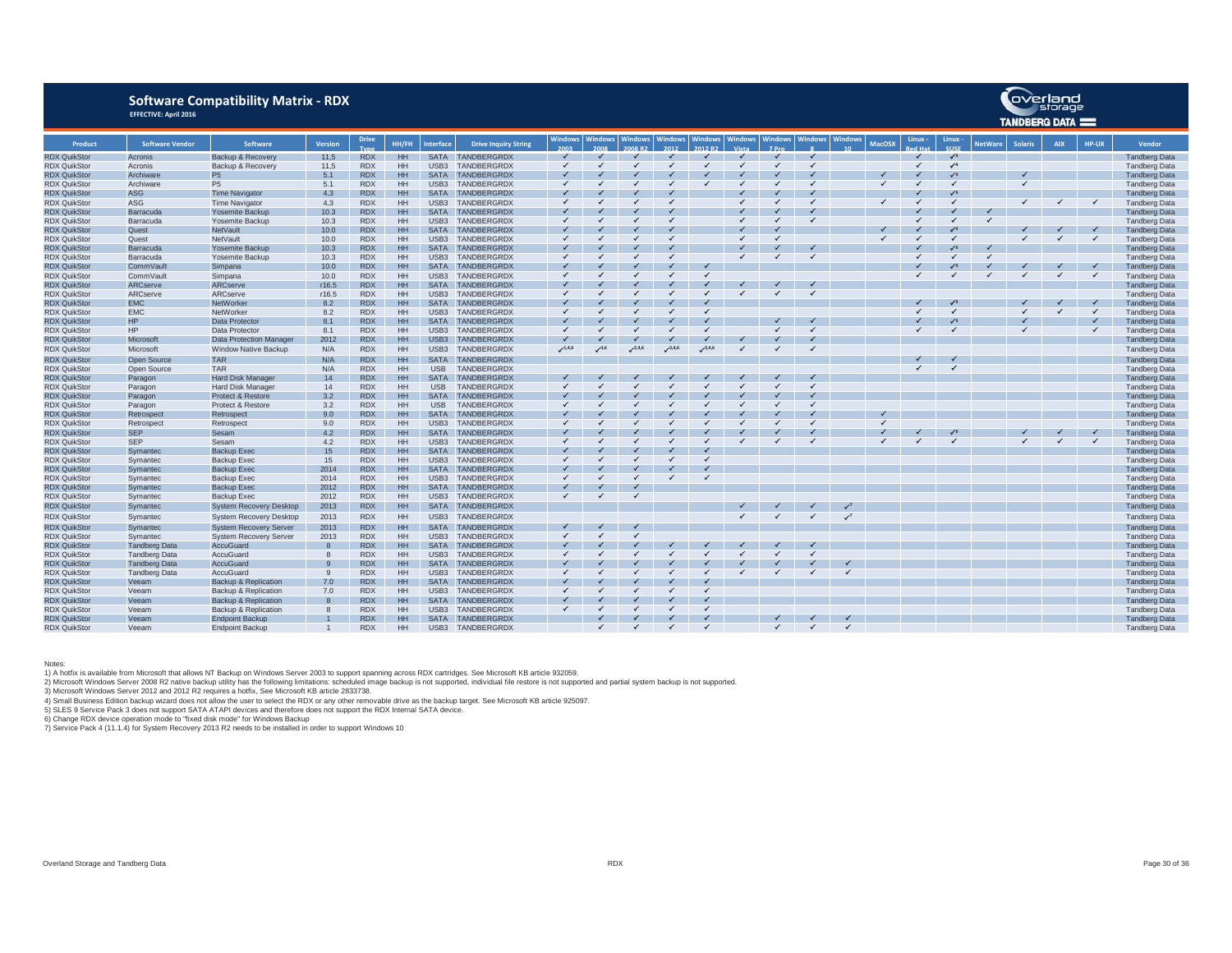## **RDX QuikStor Compatibility Matrix**

 **EFFECTIVE: April 2016**

## **Operating System Compatibility**



RDX products are compatible with the following operating systems:

| <b>Operating System</b>       | Version                                  | <b>Notes</b> | Notes:      |
|-------------------------------|------------------------------------------|--------------|-------------|
| Windows XP Pro                | All editions (32-bit & 64-bit)           |              | $1)$ it is  |
| Windows Vista                 | All editions (32-bit & 64-bit)           |              | $2)$ To $t$ |
| Windows 7                     | All editions (32-bit & 64-bit)           | 1, 2         | 3) SLES     |
| Windows 8                     | All editions (32-bit & 64-bit)           | 1, 2, 5      | 4) Sma      |
| Windows 8.1                   | All editions (32-bit & 64-bit)           | 1, 2         | in Mic      |
| Windows 10                    | All editions (32-bit & 64-bit)           | 1, 2, 5      | 5) The      |
| Windows 2003 (R2)             | All editions (32-bit & 64-bit)           | 1,4          | 6) Hub      |
| Windows 2008 (R2)             | All editions (32-bit & 64-bit)           | 1, 2, 5      |             |
| Windows 2012 (R2)             | All editions                             | 1, 2         |             |
| Small Business Server 2008    |                                          | 1, 2         |             |
| Small Business Server 2011    |                                          | 1, 2         |             |
| MacOS                         | OSX 10.4 (or later)                      |              |             |
| Linux - RHEL                  | Ver 3.0, update 7 (or later)             |              |             |
| Linux - SUSE/OpenSUSE         | Ver 9.0, uservice pack 3 (or later)      | 3            |             |
| Linux - CentOS                | Ver 4.2, Kernel version 2.6.9 (or later) |              |             |
| Linux - Fedora Core 5         | Kernel version 2.6 (or later)            |              |             |
| Linux - Ubuntu 12.04 or later |                                          |              |             |
| AIX 5.3                       | 5300-11 Technology Level or later        | 6            |             |
| AIX 6.1                       | 6100-04 Technology Level or later        | 6            |             |

 1 1) it is recommended to install RDX utility for full RDX and Media eject functionality on MS Windows operating systems 2) To use Windows Backup, please reconfigure your RDX drive in "Fixed disk mode" by using rdx utilities 3) SLES 9 Service Pack 3 does not support SATA ATAPI devices and therefore does not support the RDX Internal SATA device.

4) Small Business Edition backup wizard does not allow the user to select the RDX or any other removable drive as the backup target. Workaround is listed in Microsoft KB article 925097 or use NT Backup.

5) There are limitations with the Windows Server Backup application

6) Hubs/port replicators are not supported for attach of the USB removable disk drive for backup/restore

#### **File System Compatibility**

In principle the RDX cartridge can be formatted for any file system. The following file systems have been tested by Tandberg Data:

| <b>File System</b> | <b>Operating System</b>  | <b>Notes</b>                               |
|--------------------|--------------------------|--------------------------------------------|
| <b>FAT32</b>       | Windows XP               | $*$ Max file size = 4GB                    |
|                    | Windows Server 2008      | * Windows does not allow user to reformat  |
|                    | Windows Vista SP1        | cartridge as FAT32                         |
|                    | Windows Server 2003 (R2) | * Windows Explorer may not display         |
|                    | Windows Server 2008 (R2) | volume label the first time a cartridge is |
|                    |                          | inserted                                   |
| <b>NTFS</b>        | Windows XP (Pro)         |                                            |
|                    | Windows Vista SP1        |                                            |
|                    | Windows 7                |                                            |
|                    | Windows 8                |                                            |
|                    | Windows 10               |                                            |
|                    | Windows Server 2003 (R2) |                                            |
|                    | Windows Server 2008 (R2) |                                            |
|                    | Windows Server 2012 (R2) |                                            |
| exFAT              | Windows 7                |                                            |
|                    | Windows 8                |                                            |
|                    | Windows 10               |                                            |
|                    | Windows Server 2003 (R2) |                                            |
|                    | Windows Server 2008 (R2) |                                            |
|                    | Windows Server 2012 (R2) |                                            |
| ext2/3/4           | Linux                    |                                            |
| <b>XFS</b>         | Linux                    |                                            |
| Mac OS Extended    | Mac OS HPFS              |                                            |

#### **Limitations & Partition Format Scheme on Cartridges >2,2 TB**

3TB RDX Cartridge Media must use GPT partition scheme to provide full capacity.

**Operating System Version GPT Support Notes Notes:**

Overland Storage and Tandberg Data **Page 31 of 36** Page 31 of 36 Could be a structure and Tandberg Data RDX QuikStor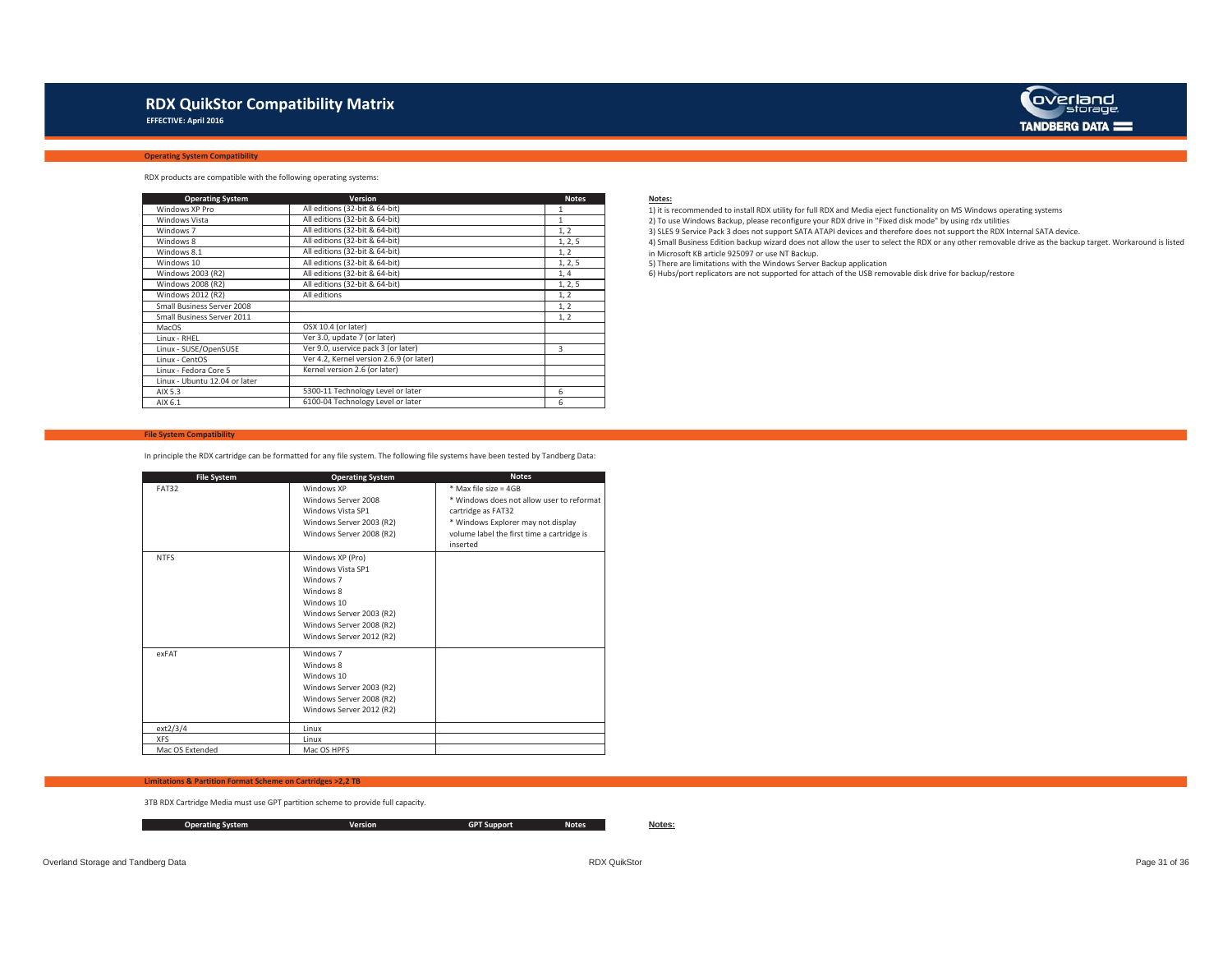## **RDX QuikStor Compatibility Matrix**

 **EFFECTIVE: April 2016**



| Windows XP            | $32$ -hit | Not Supported          |  |
|-----------------------|-----------|------------------------|--|
| Windows XP            | 64-bit    | <b>Limited Support</b> |  |
| Windows 2003 w/o SP1  | 32-hit    | Not Supported          |  |
| Windows 2003 with SP1 | $32$ -hit | <b>Limited Support</b> |  |
| Windows 2003 with SP1 | 64-bit    | <b>Limited Support</b> |  |

1) Partition layout cannot be changed

### **USB Compatibility**

RDX USB drives should work with all USB controllers. Tandberg Data has tested the RDX USB drives with the USB controllers listed below:

| <b>Host Controller Types</b>                   | <b>Notes</b> | Notes:   |
|------------------------------------------------|--------------|----------|
| EHCI (2.0) Enhanced Host Controller Interface  |              | 1) The I |
| UHCI (1.1) Universal Host Controller Interface |              | 2) The I |
| OHCI (1.1) Open Host Controller Interface      |              | 3) The f |

2) The USB RDX drives are certified to meet the USB-IF High Speed Compliance Standards for USB2.0 and USB3.0. 1) The RDX USB drive is compatible with the USB Mass Storage specification for Bootability 1.0. 3) The following USB 3.0 PCIe HBAs are certified (NEC / Renesas Chipset): Akasa AK-PCCK 3-02, DeLock 89243 PCIe & StarTech PEXUSB3S11

#### **Eject Button Support**

#### **Windows**

 Windows does not have native support for removable disk drives. Specifically, the operating system does not allow the eject button to operate with cartridges formatted with the NTFS file system. It does allow the user to eject the cartridge using Windows Explorer (right-click on drive letter, select "Eject").

Tandberg Data supplies a utility that allows the eject button to operate properly on Windows. This utility runs as a Windows service. See the RDX Utility Users Guide for installation instructions.

#### **Linux/Mac OS X/Solaris**

Linux, Solaris and Mac OS X do not typically support the eject button operation. Use the recommended system method to eject the removable media.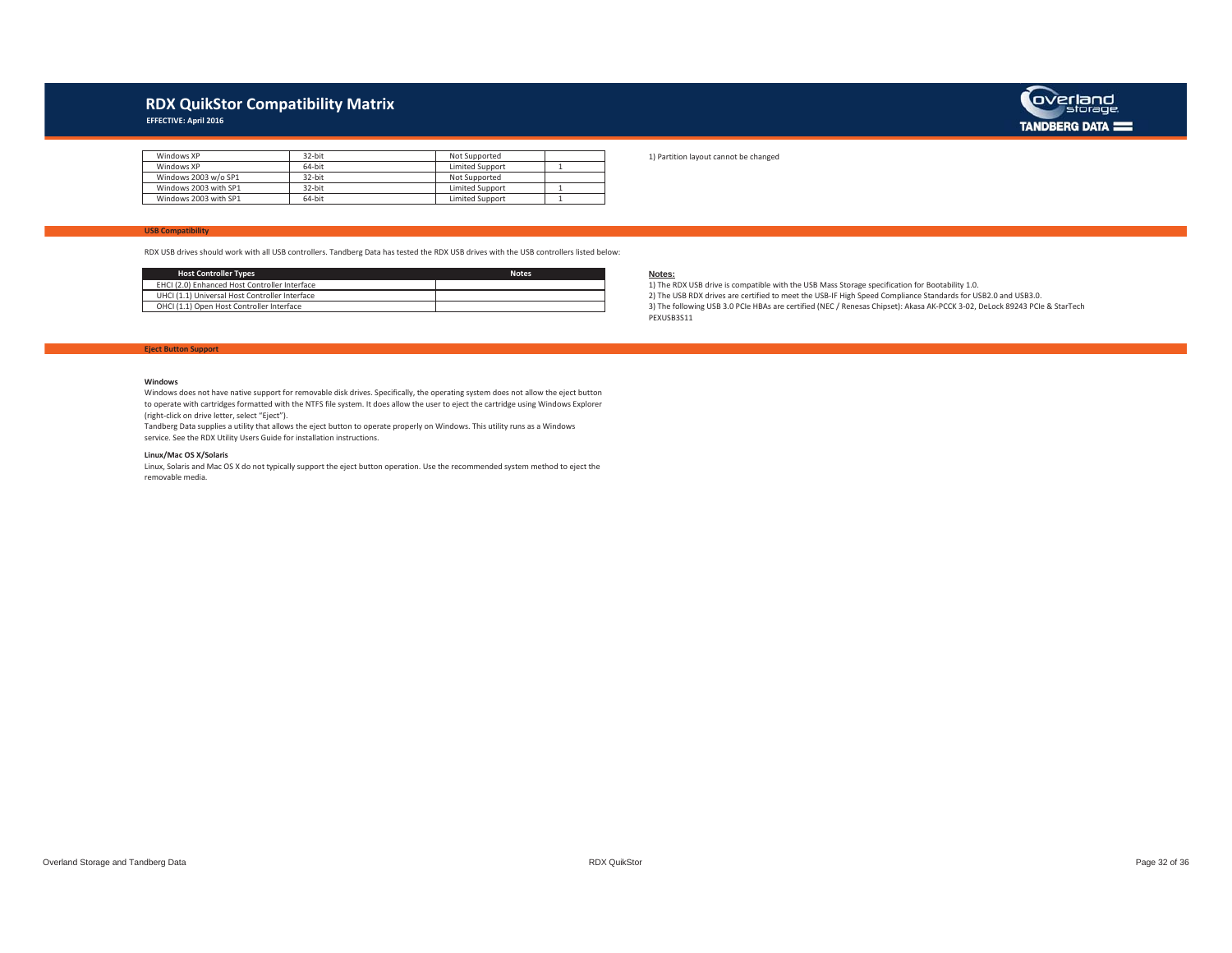## **RDX QuikStation Compatibility Matrix**

 **EFFECTIVE: April 2016**



#### **Operating System Compatibility**

RDX products and RDX QuikStation are compatible with the following operating systems:

| <b>Operating System</b>       | Version                                  | <b>Notes</b>   |  |
|-------------------------------|------------------------------------------|----------------|--|
| Windows XP Pro                | All editions (32-bit & 64-bit)           |                |  |
| Windows Vista                 | All editions (32-bit & 64-bit)           |                |  |
| Windows 7                     | All editions (32-bit & 64-bit)           |                |  |
| Windows 8                     | All editions (32-bit & 64-bit)           |                |  |
| Windows 8.1                   | All editions (32-bit & 64-bit)           |                |  |
| Windows 10                    | All editions (32-bit & 64-bit)           |                |  |
| Windows 2003 (R2)             | All editions (32-bit & 64-bit)           |                |  |
| Windows 2008 (R2)             | All editions (32-bit & 64-bit)           | $\overline{2}$ |  |
| Windows 2012 (R2)             | All editions                             |                |  |
| Small Business Server 2008    |                                          |                |  |
| Small Business Server 2011    |                                          |                |  |
| MacOS                         | MacOS X 10.7.5 (or later)                | 3,4            |  |
| Linux - RHEL                  | Ver 3.0, update 7 (or later)             |                |  |
| Linux - SUSE/OpenSUSE         | Ver 9.0, uservice pack 3 (or later)      |                |  |
| Linux - CentOS                | Ver 4.2. Kernel version 2.6.9 (or later) |                |  |
| Linux - Fedora Core 5         | Kernel version 2.6 (or later)            |                |  |
| Linux - Ubuntu 12.04 or later |                                          |                |  |

#### **File System Compatibility**

In principle the RDX cartridge can be formatted for any file system. The following file systems have been tested by Tandberg Data:

| <b>File System</b> | <b>Operating System</b>  | <b>Notes</b>                               |
|--------------------|--------------------------|--------------------------------------------|
| <b>FAT32</b>       | Windows XP               | $*$ Max file size = 4GB                    |
|                    | Windows Server 2008      | * Windows does not allow user to reformat  |
|                    | Windows Vista SP1        | cartridge as FAT32                         |
|                    | Windows Server 2003 (R2) | * Windows Explorer may not display         |
|                    | Windows Server 2008 (R2) | volume label the first time a cartridge is |
|                    |                          | inserted                                   |
| <b>NTFS</b>        | Windows XP (Pro)         |                                            |
|                    | Windows Vista SP1        |                                            |
|                    | Windows 7                |                                            |
|                    | Windows 8                |                                            |
|                    | Windows 10               |                                            |
|                    | Windows Server 2003 (R2) |                                            |
|                    | Windows Server 2008 (R2) |                                            |
|                    | Windows Server 2012 (R2) |                                            |
| exFAT              | Windows 7                |                                            |
|                    | Windows 8                |                                            |
|                    | Windows 10               |                                            |
|                    | Windows Server 2003 (R2) |                                            |
|                    | Windows Server 2008 (R2) |                                            |
|                    | Windows Server 2012 (R2) |                                            |
| ext2/3/4           | Linux                    |                                            |
| <b>XFS</b>         | Linux                    |                                            |
| Mac OS Extended    | Mac OS HPFS              |                                            |

### **Limitations & Partition Format Scheme on Cartridges >2,2 TB**

3TB RDX Cartridge Media must use GPT partition scheme to provide full capacity.

| <b>Operating System</b> | <b>Version</b> | <b>GPT S</b><br>. support | <b>Notes</b> | Notes:<br>$- - - - -$ |
|-------------------------|----------------|---------------------------|--------------|-----------------------|
| Windows XP              | 32-bit         | Not<br>Supported          |              | Parti                 |
| Windows XP              | 64-bit         | Limited Support           |              |                       |

3) MacOS X does not have native support for iSCSI devices. A third party iSCSI-Inititator software is nessesary to establish a 1) Small Business Edition backup wizard does not allow the user to select the RDX or any other removable drive as the backup target. Workaround is listed in Microsoft KB article 925097 or use NT Backup. 2) There are limitations with the native backup application.

connection to the RDX QuikStation.

4) Connection tests performed using attotech Xtend SAN v3.45

1) Partition layout cannot be changed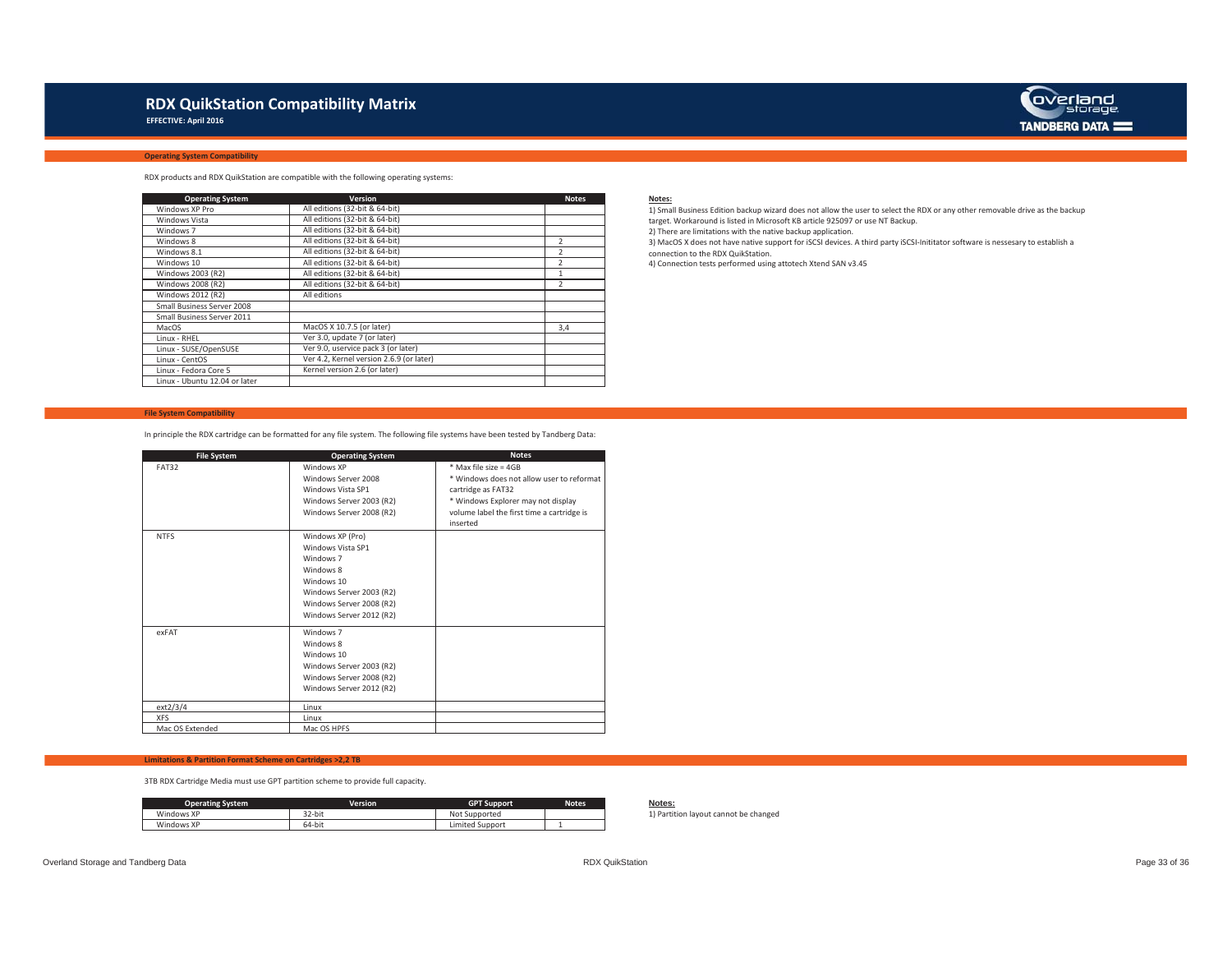## **RDX QuikStation Compatibility Matrix**

 **EFFECTIVE: April 2016**



| Windows 2003 w/o SP1  | 32-bit | Supported<br>Not |  |
|-----------------------|--------|------------------|--|
| Windows 2003 with SP1 | 32-bit | Limited Support  |  |
| Windows 2003 with SP1 | 64-bit | Limited Support  |  |

### **Emulation Modes**

RDX Product and RDX QuikStation can emulate the following devices:

| <b>Emulation Type</b>              | <b>Logical Device</b>                                   |
|------------------------------------|---------------------------------------------------------|
| native RDX                         | Eight TD RDX Drives                                     |
| Removable Disk                     | Eight removable disk devices                            |
| <b>Tape Drives</b>                 | Eight LTO-3 drives                                      |
| Disk Autoloader                    | One RDX Drive & 8 Slots                                 |
| TD StorageLibrary T24              | Two LTO-3 drives and eight slots                        |
| TD StorageLoader LTO               | One LTO-3 drive and eight slots                         |
| TD StorageLibrary T40+             | Four LTO-3 drives and eight slots                       |
| Tape Autoloader                    | One LTO-3 drive and eight slots                         |
| Hybrid TD StorageLibrary T24 & RDX | Two LTO-3 drives and four slots and four TD RDX targets |
| Hybrid TD StorageLoader LTO & RDX  | One LTO-3 drive and four slots and four TD RDX targets  |

#### **Software Compatiblity**

Please check the corresponding section for the approriate Device Emulation Type

| <b>Emulation Type</b>              | Software section to be checked                    | <b>Notes</b> | Notes:   |
|------------------------------------|---------------------------------------------------|--------------|----------|
| native RDX                         | Software Compatibliy Matrix RDX                   |              | 1) On tl |
| Removable Disk                     | See your Operating Systems HCL                    |              |          |
| Eight Drives                       | Software Compatibliy Matrix Tape Drives           |              |          |
| Disk Autoloader                    | N/A                                               |              |          |
| TD StorageLibrary T24              | Software Compatibliy Matrix Tape Automation       |              |          |
| TD StorageLoader LTO               | Software Compatibliy Matrix Tape Automation       |              |          |
| TD StorageLibrary T40+             | Software Compatibliv Matrix Tape Automation       |              |          |
| Tape Autoloader                    | Software Compatibliv Matrix Tape Automation       |              |          |
| Hybrid TD StorageLibrary T24 & RDX | Software Compatibliy Matrix Tape Automation & RDX |              |          |
| Hybrid TD StorageLoader LTO & RDX  | Software Compatibliv Matrix Tape Automation & RDX |              |          |

#### **Eject Button Support**

#### **Windows**

 Windows does not have native support for removable disk drives. Specifically, the operating system does not allow the eject button to operate with cartridges formatted with the NTFS file system. It does allow the user to eject the cartridge using Windows Explorer (right-click on drive letter, select "Eject").

Tandberg Data supplies a utility that allows the eject button to operate properly on Windows. This utility runs as a Windows service. See the RDX Utility Users Guide for installation instructions.

#### **Linux/Mac OS X/Solaris**

Linux, Solaris and Mac OS X do not typically support the eject button operation. Use the recommended system method to eject the removable media.

1 1) On the native RDX Mode is also a fixed disk mode available, which is recommended to be used with Windows Server Backup.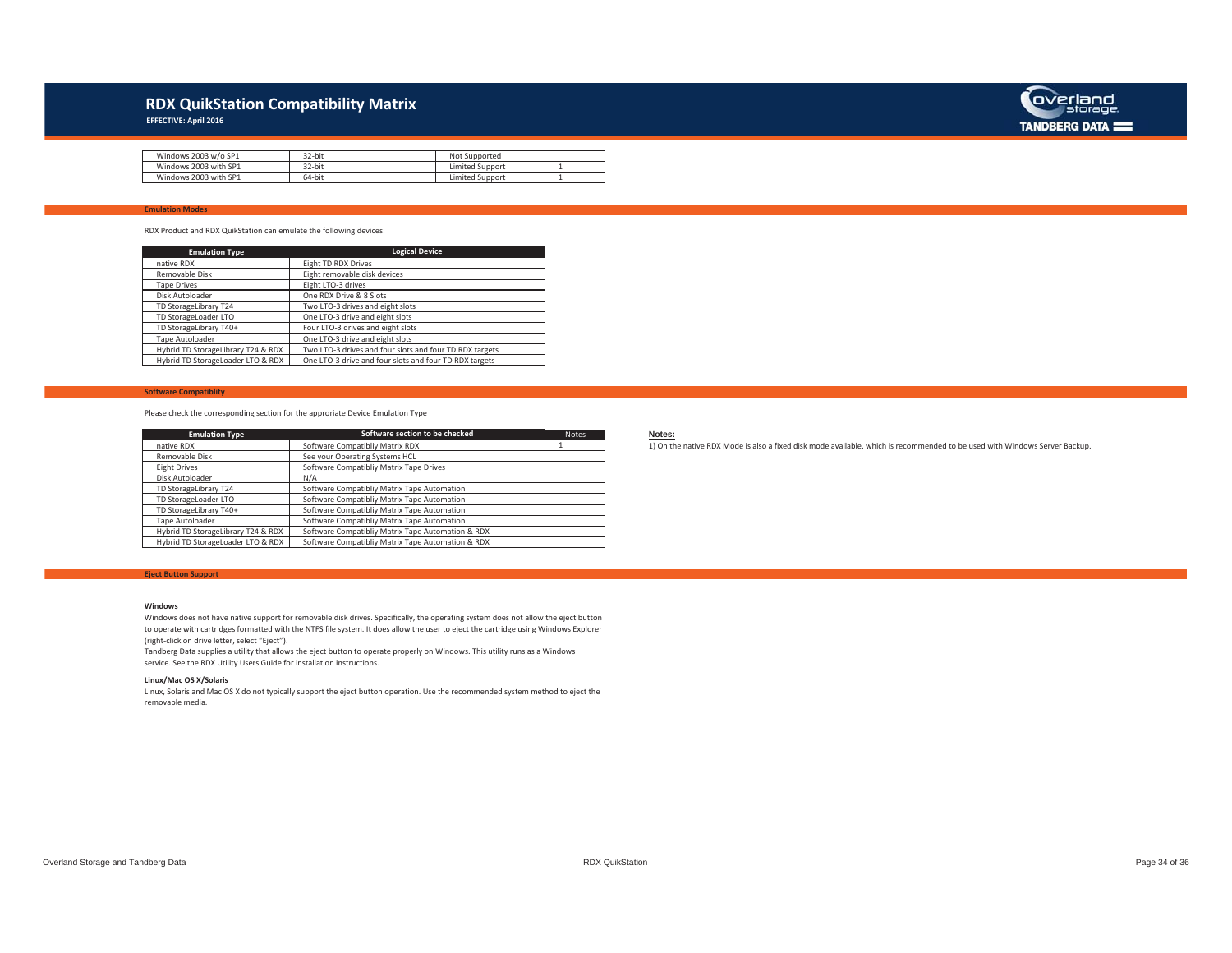## **RDX QuikStation 4 Compatibility Matrix**

 **EFFECTIVE: April 2016**



#### **Operating System Compatibility**

RDX products and RDX QuikStation 4 are compatible with the following operating systems:

| <b>Operating System</b>       | <b>Version</b>                           | <b>Notes</b>   |  |
|-------------------------------|------------------------------------------|----------------|--|
| Windows XP Pro                | All editions (32-bit & 64-bit)           |                |  |
| Windows Vista                 | All editions (32-bit & 64-bit)           |                |  |
| Windows 7                     | All editions (32-bit & 64-bit)           |                |  |
| Windows 8                     | All editions (32-bit & 64-bit)           |                |  |
| Windows 8.1                   | All editions (32-bit & 64-bit)           |                |  |
| Windows 10                    | All editions (32-bit & 64-bit)           |                |  |
| Windows 2003 (R2)             | All editions (32-bit & 64-bit)           |                |  |
| Windows 2008 (R2)             | All editions (32-bit & 64-bit)           | $\overline{2}$ |  |
| Windows 2012 (R2)             | All editions                             |                |  |
| Small Business Server 2008    |                                          |                |  |
| Small Business Server 2011    |                                          |                |  |
| MacOS                         | MacOS X 10.7.5 (or later)                | 3,4            |  |
| Linux - RHEL                  | Ver 3.0, update 7 (or later)             |                |  |
| Linux - SUSE/OpenSUSE         | Ver 9.0, uservice pack 3 (or later)      |                |  |
| Linux - CentOS                | Ver 4.2. Kernel version 2.6.9 (or later) |                |  |
| Linux - Fedora Core 5         | Kernel version 2.6 (or later)            |                |  |
| Linux - Ubuntu 12.04 or later |                                          |                |  |

#### **File System Compatibility**

In principle the RDX cartridge can be formatted for any file system. The following file systems have been tested by Tandberg Data:

| <b>File System</b> | <b>Operating System</b>  | <b>Notes</b>                               |
|--------------------|--------------------------|--------------------------------------------|
| <b>FAT32</b>       | Windows XP               | $*$ Max file size = 4GB                    |
|                    | Windows Server 2008      | * Windows does not allow user to reformat  |
|                    | Windows Vista SP1        | cartridge as FAT32                         |
|                    | Windows Server 2003 (R2) | * Windows Explorer may not display         |
|                    | Windows Server 2008 (R2) | volume label the first time a cartridge is |
|                    |                          | inserted                                   |
| <b>NTFS</b>        | Windows XP (Pro)         |                                            |
|                    | Windows Vista SP1        |                                            |
|                    | Windows 7                |                                            |
|                    | Windows 8                |                                            |
|                    | Windows 10               |                                            |
|                    | Windows Server 2003 (R2) |                                            |
|                    | Windows Server 2008 (R2) |                                            |
|                    | Windows Server 2012 (R2) |                                            |
| exFAT              | Windows 7                |                                            |
|                    | Windows 8                |                                            |
|                    | Windows 10               |                                            |
|                    | Windows Server 2003 (R2) |                                            |
|                    | Windows Server 2008 (R2) |                                            |
|                    | Windows Server 2012 (R2) |                                            |
| ext2/3/4           | Linux                    |                                            |
| <b>XFS</b>         | Linux                    |                                            |
| Mac OS Extended    | Mac OS HPFS              |                                            |

### **Limitations & Partition Format Scheme on Cartridges >2,2 TB**

3TB RDX Cartridge Media must use GPT partition scheme to provide full capacity.

| <b>Operating System</b> | Version | <b>GPT Support</b> | <b>Notes</b> | otes:<br>$- - - - -$ |
|-------------------------|---------|--------------------|--------------|----------------------|
| Windows XP              | 32-bit  | Not<br>: Supported |              | Parti                |
| Windows XP              | 64-bit  | Limited Support    |              |                      |

3) MacOS X does not have native support for iSCSI devices. A third party iSCSI-Inititator software is nessesary to establish a 1) Small Business Edition backup wizard does not allow the user to select the RDX or any other removable drive as the backup target. Workaround is listed in Microsoft KB article 925097 or use NT Backup. 2) There are limitations with the native backup application.

connection to the RDX QuikStation.

4) Connection tests performed using attotech Xtend SAN v3.45

 $\mathbf{I}$ 

1) Partition layout cannot be changed